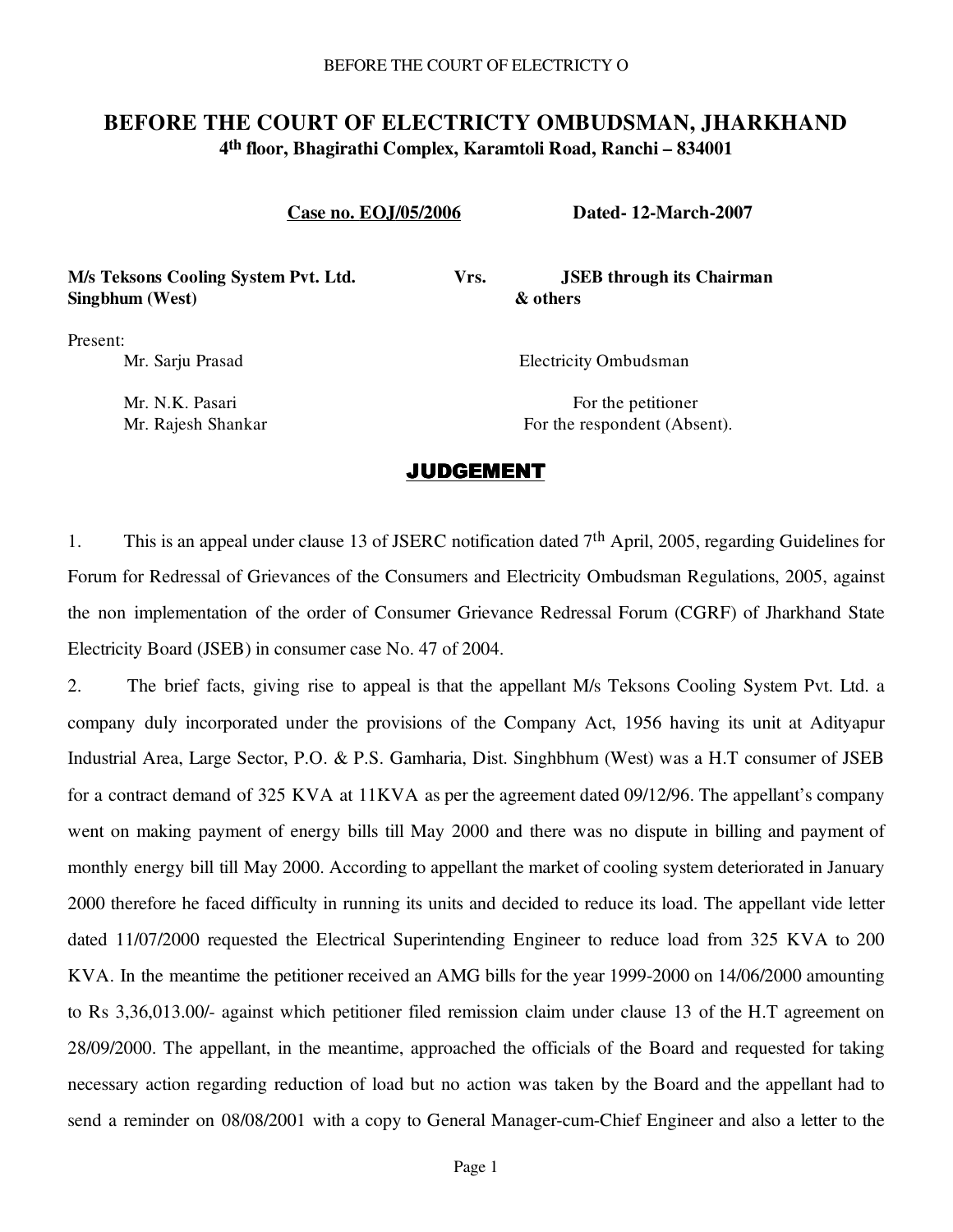#### BEFORE THE COURT OF ELECTRICTY O

Assistant Electrical Engineer on 15/10/2001 for reduction of load. Thereafter, the Assistant Electrical Engineer vides its letter dated 17/11/2001 sent, feasibility report to the Electrical Executive Engineer for reduction of load from 325 KVA to 200 KVA. The Electrical Executive Engineer forwarded the same to the Electrical Superintending Engineer. The Electrical Superintending Engineer informed the petitioner vide letter dated 24/11/2001 that since its transformer capacity is of 315 KVA, the reduction of load can be allowed up to 210 KVA only and not 200 KVA. However, the Electrical Executive Engineer informed the petitioner vide letter dated 12/01/2002 that the petitioner's letter dated 15/10/2001 has been treated as a letter for reduction of load without assigning any specific reason. The Electrical Superintending Engineer in super-session of its earlier letter dated 12.01.2002 informed the appellant that the letter dated 08/08/2001 has been treated as the letter for reduction of load in place of letter dated 15/10/2001. Further due to deterioration in the market condition, the petitioner finally decided to close the unit and requested the Electrical Superintending Engineer vide letter dated 28/03/2002 to disconnect its supply under clause 9 of the H.T. agreement and also refund the security money lying with the Board. In reply to its letter the Electrical Superintending Engineer vide letter dated 04/04/2002 informed the petitioner that if it wants to determine the agreement, the petitioner shall have to pay one year's AMG bill for 12 months notice period. According to the appellant the Board could have charged only 6 months AMG bills on account of the Jharkhand Industrial Policy 2001, which was adopted by the Board also.

3. Further according to the petitioner instead of deciding the issue of reduction of load, the line was disconnected with effect from 28/03/2002 and was served with AMG bills dated 08/06/2002 for the year 2001- 2002 amounting to Rs. 8,15,140.00 against which the petitioner filed remission claim under clause 13 of the agreement vide letter dated 11/09/2002. The line of the appellant was disconnected on 02/12/2002 for nonpayment of AMG bills for the period 2002-2003. He was also served with AMG bills for 12 months in lieu of the notice period i.e. for 2002-03 amounting to Rs. 10,01,361.00 and was followed by a notice asking the appellant to deposit a sum of Rs. 24,61,587.00 within 15 days failing which a certificate proceeding would be initiated for realization of the bill. The petitioner had also filed the claim for remission under clause 13 of the agreement against the AMG bills for the year 2002-03 vide letter dated 16/04/2003. The petitioner went to making representation for remission on various accounts but he was not allowed any relief. However, a revised bill dated 24/07/2003 of Rs. 16,87,000.00 was served upon the appellant. Allthough claims of the appellant were rejected and appellant was making payment of energy bill without allowing any remission or reduction of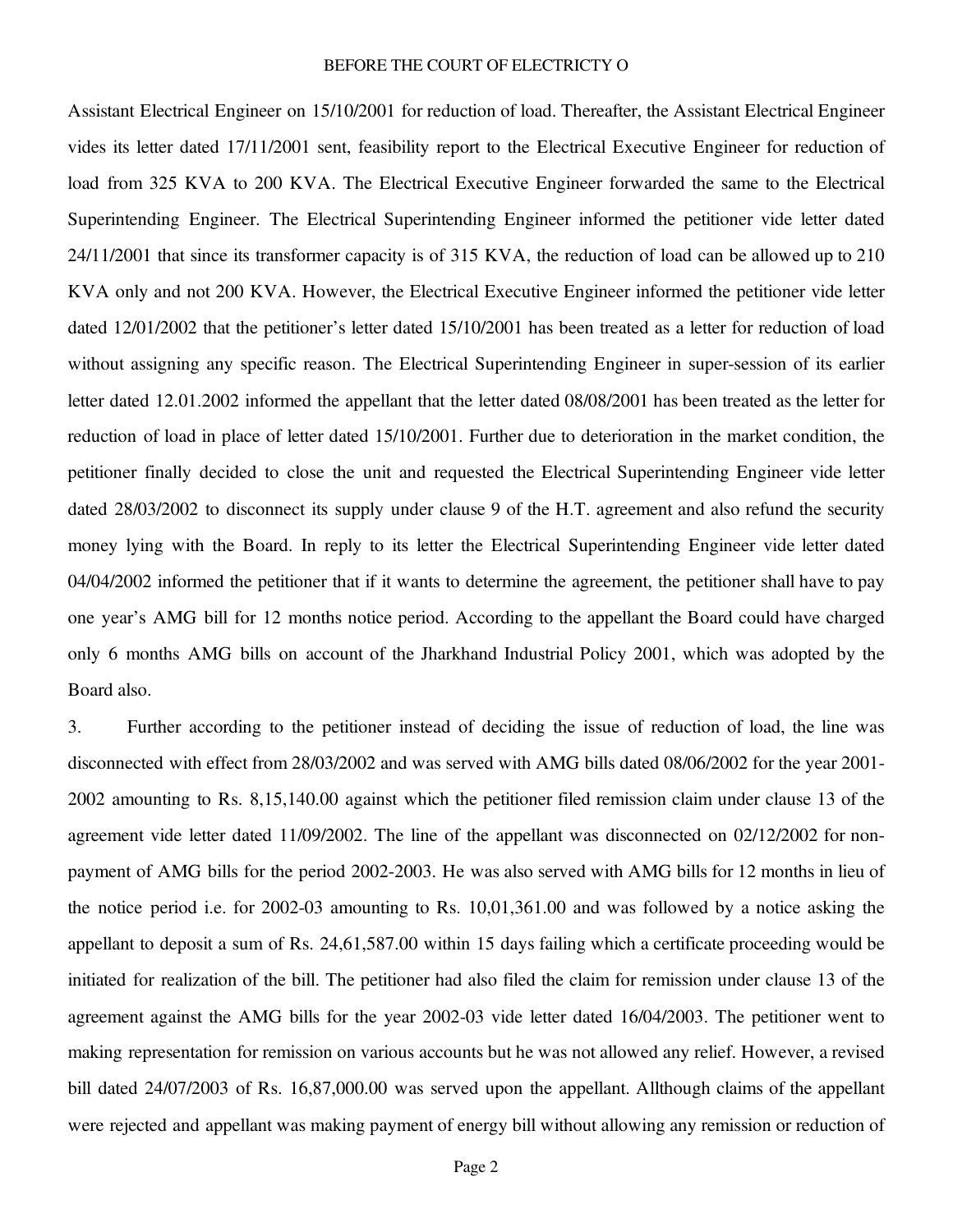load. Therefore he filed an application before the CGRF of JSEB, which was registered as case No. 47 of 2004.

4. The Board appeared in that case contested the case on various grounds, the consumer Forum ultimately considered the claim and counter claim of the party and has given a verdict to the following effect :-

**" (i) The petitioner is entitled to grant of remission for each & every minute of interruptions for the period1999-2000, 2001- 2002 & 2002-2003. The petitioner should file a fresh representation before the General Manager –cum-Chief Engineer within 15 days of receipt/ production of this order and the General Manager-cum-Chief Engineer on receipt of the representation shall give a fresh hearing and shall decide the matter in two months in light of the above observation.**

**(ii) The Electrical Superintending Engineer shall get the final revised bill in accordance with the observations made in Para 7.3, 8.3 and 9.3 above and serve the same to the petitioner within one month. In such case where the petitioner shall have to make payment of any additional amount, it will do so within due date. However, if no amount is recoverable, rather it is payable to the petitioner, the Electrical Superintending Engineer shall take necessary action to ensure refund of the amount at an early date."** 

5. In accordance with the order of the CGRF dated 29/12/2004 the appellant filed its representation before the General Manager-cum-Chief Engineer of JSEB in the first week of January, 2005 but General Manager – cum- Chief Engineer did not decide the representation within two months from the date of filing of the representation by the appellant and in spite of 12 dates had been fixed in last 1½ years no endeavor was made by any officials of the Board for speedy disposal of the representation which ought to have disposed of within two months i.e. by the first week of March, 2005. The Appellant also filed reminder before the General Manager for implementation of the order of the Forum thereafter only 25% of the order of the CGRF has been complied with. A revised bill have been served upon the appellant and the board has accepted that Rs. 10,22,385.00 has been charged in excess of the actual consumption from the appellant, is liable to be refunded. In spite of that the JSEB officials are sitting tight over the matter and has not refunded the accepted excess amount of Rs. 10,22,385.00 by the Board. According to the Appellant the following three parts of the orders of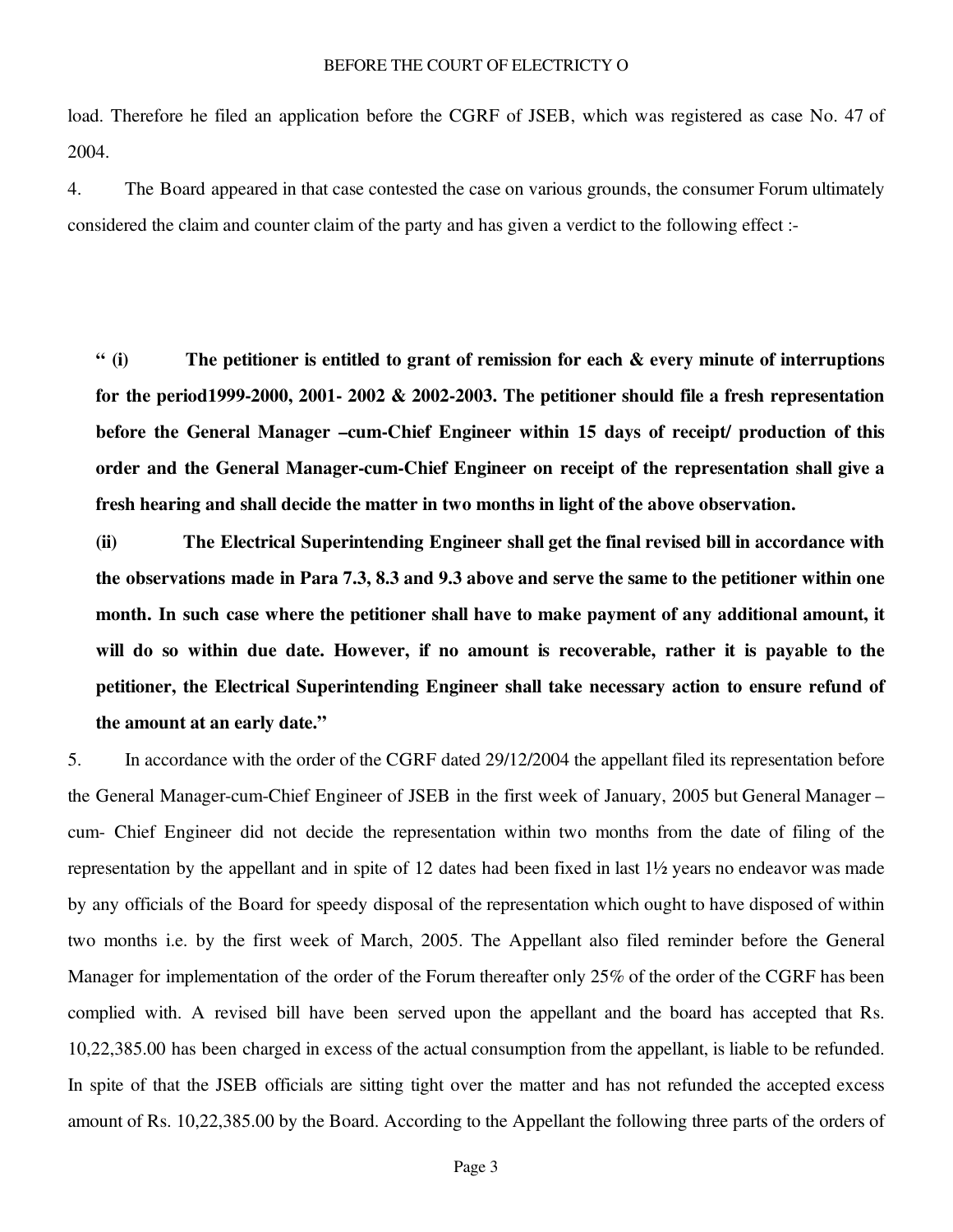the CGRF dated 29/12/2004 has not been complied with.

- A) Determination of remission under Clause 13 for four years i.e., 1999-2000 to 2002-2003, in terms of orders of Consumer Grievance Redressal Forum allowing relief on
	- 1) Remission of each & every minute of non-supply of electricity to be granted.
	- 2) Remission on account of reduction of KVA charges has also to be given
- B) Refund of Rs. 10,22,385/-, which is an admitted due.
- C) After determination of remission under clause 13 for four years, refund the amount calculated on the basis of such determination.

6. According to the appellant although legal notice was served upon the JSEB and its officials and a writ petition was filed before the Jharkhand High Court in WPC No. 5487 of 2006, as yet the JSEB officials have not paid the amount realized in excess to the appellant amounting to Rs. 10,22,385.00/-. The appellant has made representation in this appeal for implementation of the order of CGRF dated 29/12/2004 and to impose penalty against the officials of the Board with interest @ 21% from April 2005 till the payment is made to the appellant.

7. The JSEB appeared through the Advocate prayed that they would file counter affidavit which was allowed but thereafter the JSEB left taking interest and did not file any counter affidavit refuting the claim of the appellant. Therefore the matter was heard ex-parte.

### **F I N D I N G S**

8. From the materials on the record I find that although JSEB by the revised bills dated 14/12/2005 has admitted that the appellant has paid in excess amount of Rs. 10,22,385/- but the JSEB has not taken any steps to refund the excess amount to the appellant on account of energy bills. It appears that the officials of the Board and respondent are not taking interest for implementing the order of CGRF dated 29/12/2004 in consumer case No. 47 of 2004. As per the order of the CGRF matter should have been decided within two months from filing of the representation by the appellant, which was filed in the first week of January 2005 itself as yet the officials of the JSEB has failed to implement the order of the CGRF therefore the JSEB is liable to pay the interest on excess payment made by the appellant at the Bank's rate till realization. The appellant is also entitled for remission under clause 12 of the agreement as per the order of the Consumer Grievance Dedressel Forum